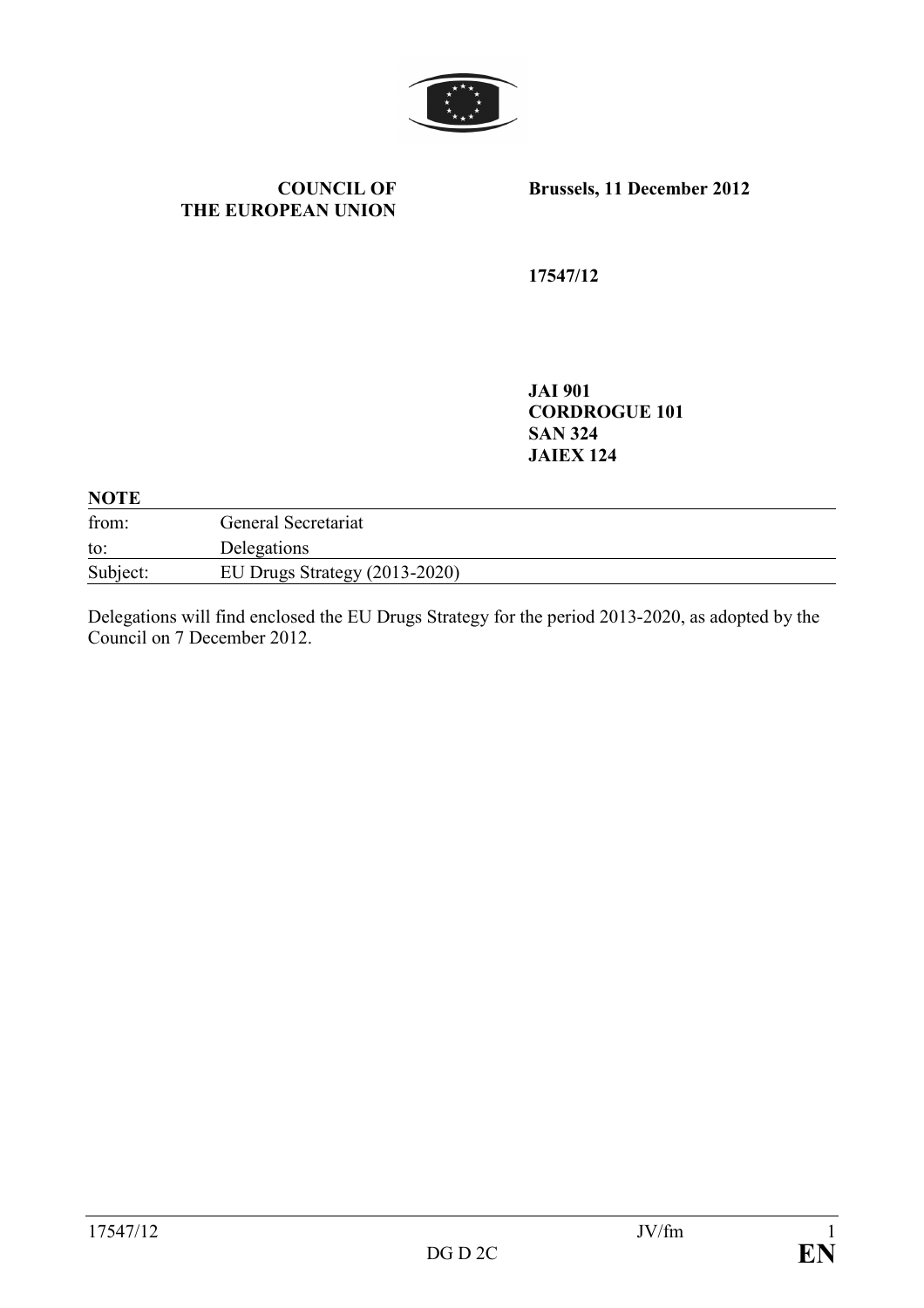# **Preface**

1. This EU Drugs Strategy provides the overarching political framework and priorities for EU drugs policy identified by Member States and EU institutions, for the period 2013-2020. The framework, aim and objectives of this Strategy will serve as a basis for two consecutive 4 year EU Drugs Action plans.

2. This Drugs Strategy is based first and foremost on the fundamental principles of EU law and, in every regard, upholds the founding values of the Union: respect for human dignity, liberty, democracy, equality, solidarity, the rule of law and human rights. It aims to protect and improve the wellbeing of society and of the individual, to protect public health, to offer a high level of security for the general public and to take a balanced, integrated and evidence-based approach to the drugs phenomenon.

3. The Strategy is also based on international law, the relevant UN Conventions<sup>1</sup> which provide the international legal framework for addressing the illicit drugs phenomenon and the Universal Declaration on Human Rights. This EU Drugs Strategy takes into account relevant UN political documents, including the UN Political Declaration and Action Plan on International Cooperation towards an Integrated and Balanced Strategy to Counter the World Drug Problem, adopted in 2009, which states that drug demand reduction and drug supply reduction are mutually reinforcing elements in illicit drugs policy and the UN Political Declaration on HIV/AIDS. The Strategy has been drafted on the basis of the principles set out in the Lisbon Treaty and on the respective competences of the Union and individual Member States. Due regard is given to subsidiarity and proportionality, as this EU Strategy intends to add value to national strategies. The Strategy shall be implemented in accordance with these principles and competencies. Furthermore, the Strategy respects fully the European Convention on Human Rights and the EU Charter of Fundamental Rights.

 $\overline{a}$ **1** The UN Single Convention on Narcotic Drugs of 1961 as amended by the 1972 protocol, the Convention on Psychotropic Substances (1971) and the Convention against the Illicit Traffic in Narcotic Drugs and Psychotropic Substances (1988).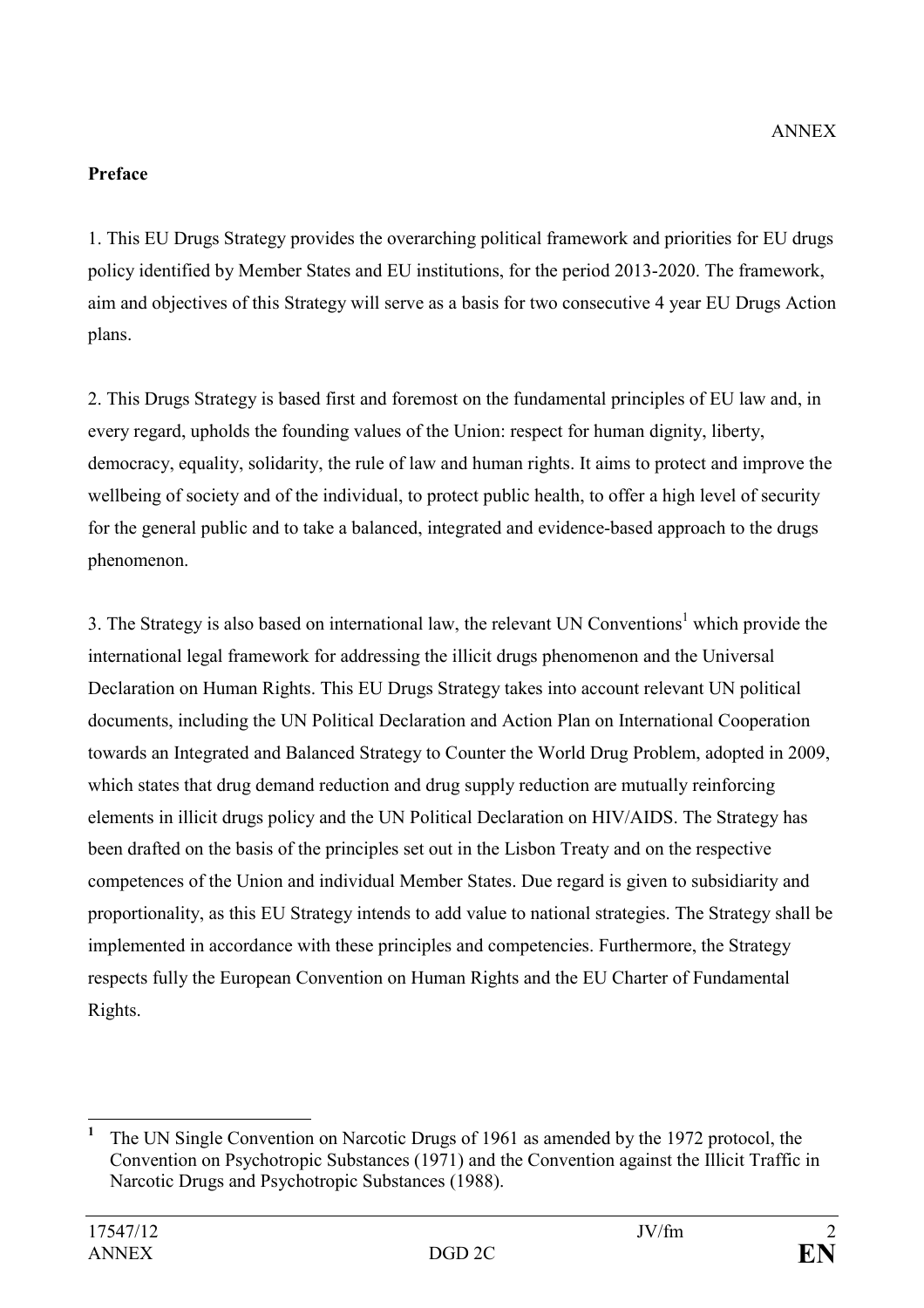4. By 2020, the priorities and actions in the field of illicit drugs, encouraged and coordinated through this EU Drugs Strategy, should have achieved an overall impact on key aspects of the EU drug situation. They shall ensure a high level of human health protection, social stability and security, through a coherent, effective and efficient implementation of measures, interventions and approaches in drug demand and drug supply reduction at national, EU and international level, and by minimising potential unintended negative consequences associated with the implementation of these actions.

5. The drugs phenomenon is a national and international issue that needs to be addressed in a global context. In this regard, coordinated action carried out at EU level plays an important role. This EU Drugs Strategy provides a common and evidence-based framework for responding to the drugs phenomenon within and outside the EU. By providing a framework for joint and complementary actions, the Strategy ensures that resources invested in this area are used effectively and efficiently, whilst taking into account the institutional and financial constraints and capacities of Member States and of the EU institutions.

6. The Strategy aims to contribute to a reduction in drug demand and drug supply within the EU, as well as a reduction as regards the health and social risks and harms caused by drugs through a strategic approach that supports and complements national policies, that provides a framework for coordinated and joint actions and that forms the basis and political framework for EU external cooperation in this field. This will be achieved through an integrated, balanced and evidence-based approach.

7. Finally, this Strategy builds on the lessons learned from the implementation of previous EU Drugs Strategies and associated Action Plans, including the findings and recommendations from the external evaluation of the EU Drugs Strategy 2005-2012, while taking into account other relevant policy developments and actions at EU level and international level in the field of drugs.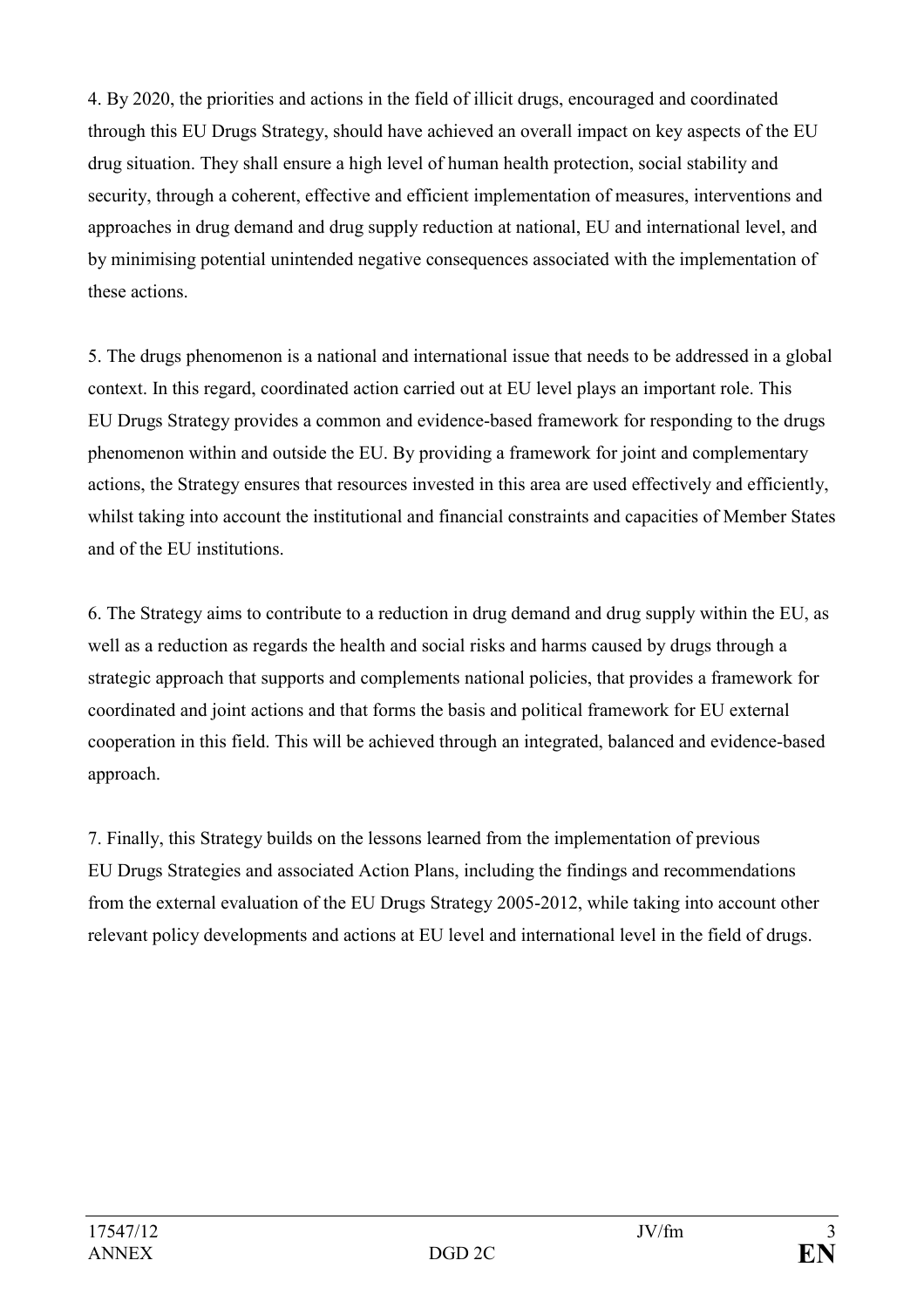### **I. Introduction**

8. The Strategy takes on board new approaches and addresses new challenges which have been identified in recent years, including:

- The increasing trend towards poly-substance use, including combination of licit substances, such as alcohol and prescribed controlled medication, and illicit substances;
- The trends towards non-opioid drug use as well as the emergence and spread of new psychoactive substances;
- The need to ensure and improve access to prescribed controlled medications;
- The need to improve the quality, coverage and diversification of drug demand reduction services;
- The continued high incidence of blood-borne diseases, especially hepatitis C virus, among injecting drug users and potential risks of new outbreaks of HIV infections and other blood-borne diseases related to injecting drugs use;
- The continuing high prevalence of numbers of drug-related deaths within the EU;
- The need to target drug use through an integrated health care approach addressing inter alia – psychiatric co-morbidity;
- The dynamics in the illicit drug markets, including shifting drug trafficking routes, cross-border organised crime and the use of new communication technologies as a facilitator for the distribution of illicit drugs and new psychoactive substances;
- The need to prevent diversion of precursors, pre-precursors and other essential chemicals used in the illicit manufacture of drugs from legal trade to the illicit market and the diversion of certain chemicals used as cutting agents.
- 9. The objectives of the EU Drugs Strategy are:
- To contribute to a measurable reduction of the demand for drugs, of drug dependence and of drug-related health and social risks and harms;
- To contribute to a disruption of the illicit drugs market and a measurable reduction of the availability of illicit drugs;
- To encourage coordination through active discourse and analysis of developments and challenges in the field of drugs at EU and international level;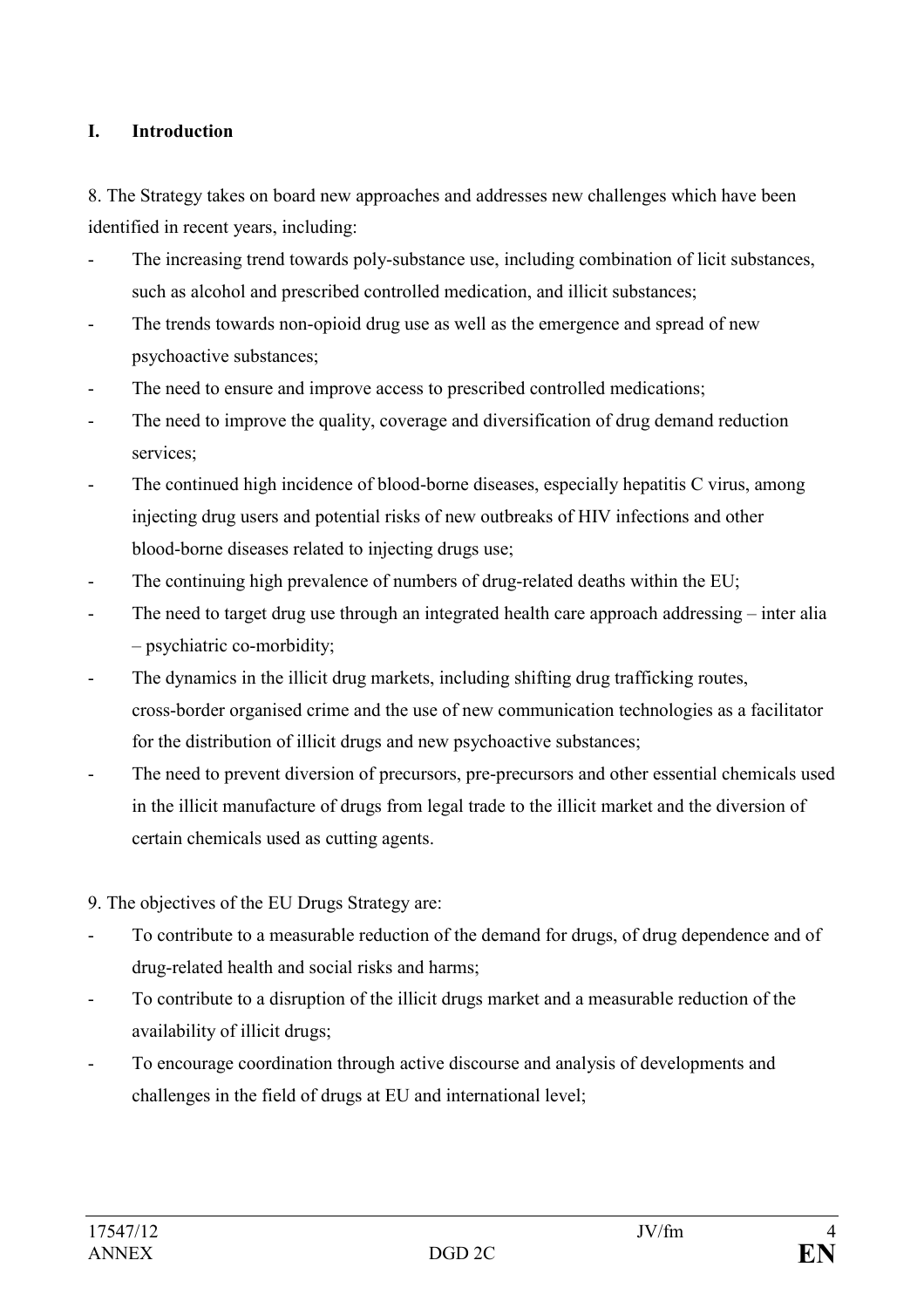- To further strengthen dialogue and cooperation between the EU and third countries and international organisations on drug issues;
- To contribute to a better dissemination of monitoring, research and evaluation results and a better understanding of all aspects of the drugs phenomenon and of the impact of interventions in order to provide sound and comprehensive evidence-base for policies and actions.

10. The Strategy builds upon the achievements<sup>2</sup> made by the EU in the field of illicit drugs and is informed by an ongoing, comprehensive assessment of the current drug situation in particular that provided by the EMCDDA, while recognising the need to proactively respond to developments and challenges.

11. The Strategy is structured around two policy areas; drug demand reduction and drug supply reduction, and three cross-cutting themes; (a) coordination, (b) international cooperation and (c) research, information, monitoring and evaluation. Its two consecutive Action Plans, drafted by corresponding Presidencies in 2013 and 2017, will provide a list of specific actions with a timetable, responsible parties, indicators and assessment tools.

12. Taking due account of the current drugs situation and the implementation needs of the Strategy, a limited number of targeted actions will be selected on each of the two policy areas and three cross-cutting themes, for inclusion in the Action Plans based on criteria which include the following:

- a. Actions must be evidence-based, scientifically sound and cost-effective, and aim for realistic and measurable results that can be evaluated;
- b. Actions will be time bound, have associated benchmarks, performance indicators and identify responsible parties for their implementation, reporting and evaluation;
- c. Actions must have a clear EU relevance and added value.

 **2** Report on the independent assessment of the EU Drugs Strategy 2005-2012 and its action plans, available at http://ec.europa.eu/justice/antidrugs/files/rand\_final\_report\_eu\_drug\_strategy\_2005-2012\_en.pdf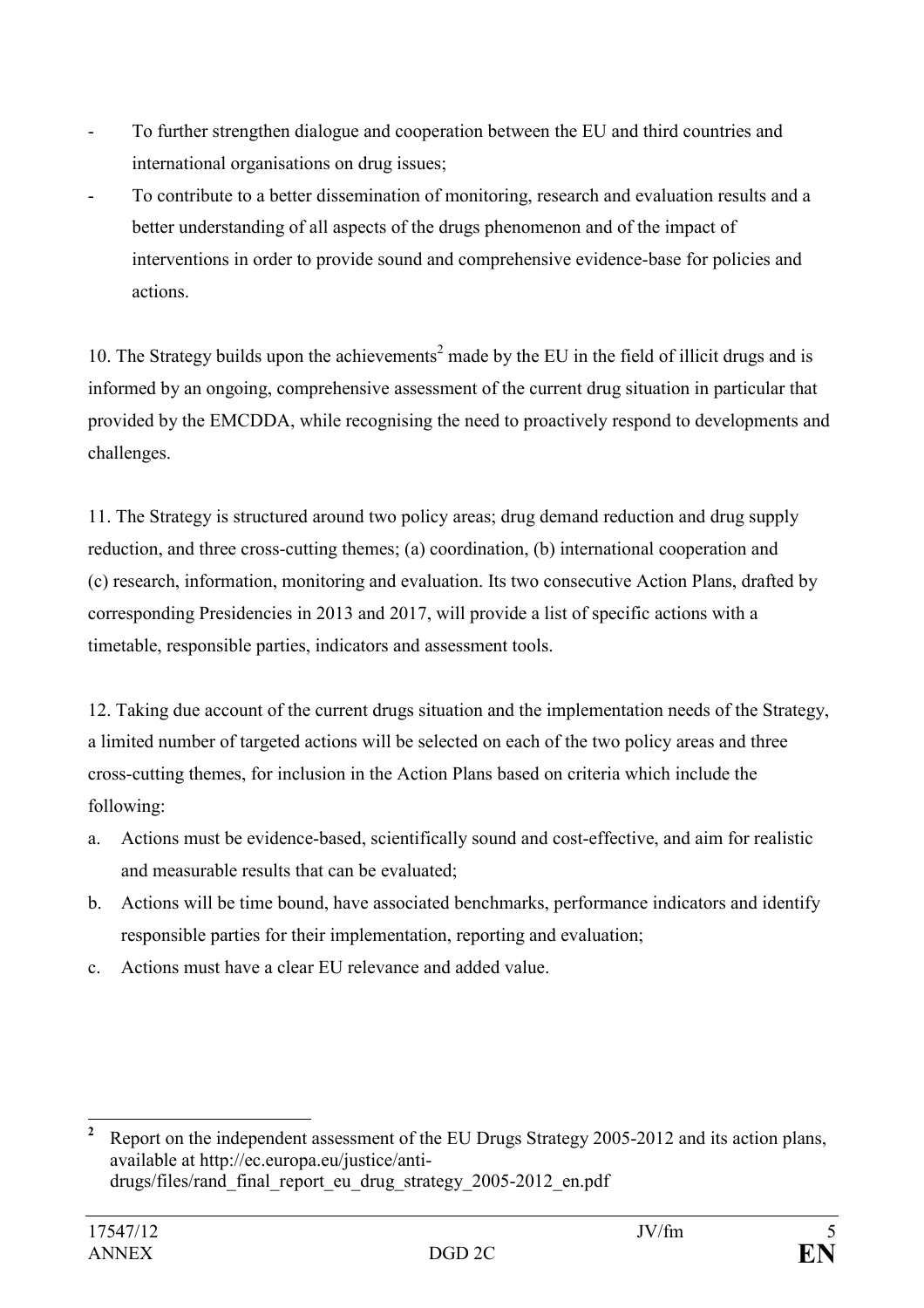13. To safeguard a continued focus on the implementation of the Strategy and of its accompanying Action Plans, each Presidency, with the support of the Commission and the technical input from EMCDDA and Europol shall address priorities and actions that require follow up in the HDG during its term and shall monitor progress. The Commission, taking into account information provided by the Member States, the European External Action Service (EEAS), and available from the EMCDDA, Europol and other EU bodies, as well as from the civil society, shall provide biannual progress reports, with the purpose of assessing the implementation of objectives and priorities of the EU Drugs Strategy and its Action Plan(s).

14. The Commission, taking into account information provided by the Member States and available from the EMCDDA, Europol, other relevant EU institutions and bodies and civil society, will initiate an external mid-term assessment of the Strategy by 2016, in view of preparing a second Action Plan for the period 2017-2020. Upon conclusion of the Drugs Strategy and its Action Plans by 2020, the Commission will initiate an overall external evaluation of their implementation. This evaluation should also take into account information gathered from the Member States, the EMCDDA, Europol, other relevant EU institutions and bodies, civil society, and previous evaluations in order to provide input and recommendations for the future development of EU drugs policy.

15. To reach its objectives and to ensure efficiency, the EU Drugs Strategy 2013-2020 will use, wherever possible, existing instruments and bodies operating in the drug field, within the respective mandate, or that have relevance for key aspects of it, both within the EU (in particular the EMCDDA, Europol, Eurojust, the European Centre for Disease Prevention and Control (ECDC) and the European Medicines Agency (EMA) and collaboration with bodies outside the EU (such as UNODC, WCO, WHO and the Pompidou Group). The Commission, the High Representative, the Council, the European Parliament will ensure that the EU's activities in the field of illicit drugs are coordinated and that they complement each other.

16. Appropriate and targeted resources should be allocated for the implementation of the objectives of this EU Drugs Strategy at both EU and national level.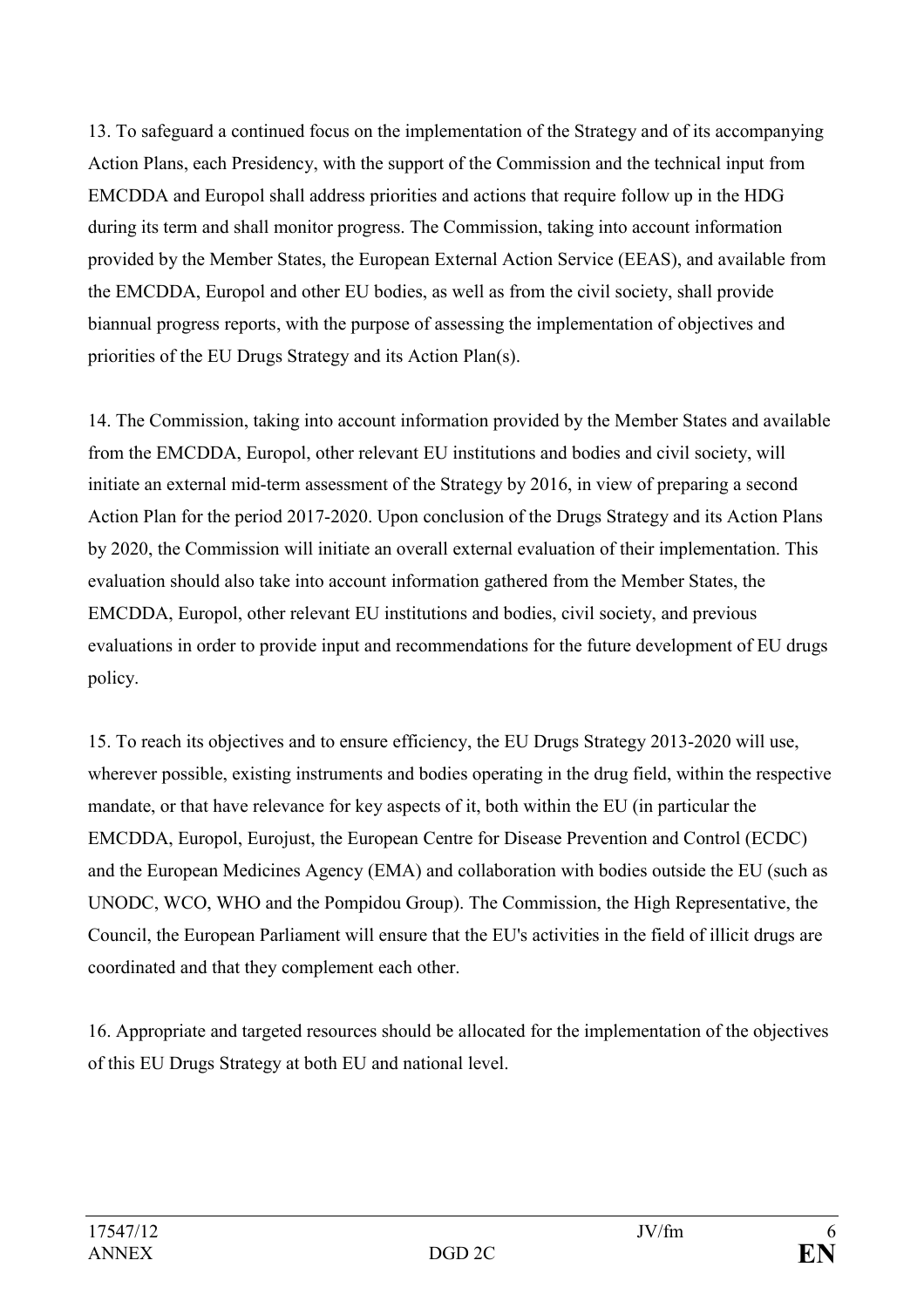### **II. Policy field: drug demand reduction**

17. Drug demand reduction consists of a range of equally important and mutually reinforcing measures, including prevention (environmental, universal, selective and indicated), early detection and intervention, risk and harm reduction, treatment, rehabilitation, social reintegration and recovery.

18. In the field of drug demand reduction, the objective of the EU Drugs Strategy 2013-2020 is to contribute to the measurable reduction of the use of illicit drugs, to delay the age of onset, to prevent and reduce problem drug use, drug dependence and drug-related health and social risks and harms through an integrated, multidisciplinary and evidence-based approach, and by promoting and safeguarding coherence between health, social and justice policies.

19. In the field of drug demand reduction the following priorities (not listed in the order of priority) are identified:

- 19.1. Improve the availability, accessibility and coverage of effective and diversified drug demand reduction measures, promote the use and exchange of best practices and develop and implement quality standards in prevention (environmental, universal, selective and indicated), early detection and intervention, risk and harm reduction, treatment, rehabilitation, social reintegration and recovery.
- 19.2. Improve the availability and effectiveness of prevention programmes (from initial impact to long term sustainability), and raise awareness about the risk of the use of illicit drugs and other psychoactive substances and related consequences. To this end, prevention measures should include early detection and intervention, promotion of healthy lifestyles and targeted prevention (i.e. selective and indicated) directed also at families and communities.
- 19.3. Scale up and develop effective demand reduction measures to respond to challenges such as: polydrug use including the combined use of licit and illicit substances, misuse of prescribed controlled medications and the use of new psychoactive substances.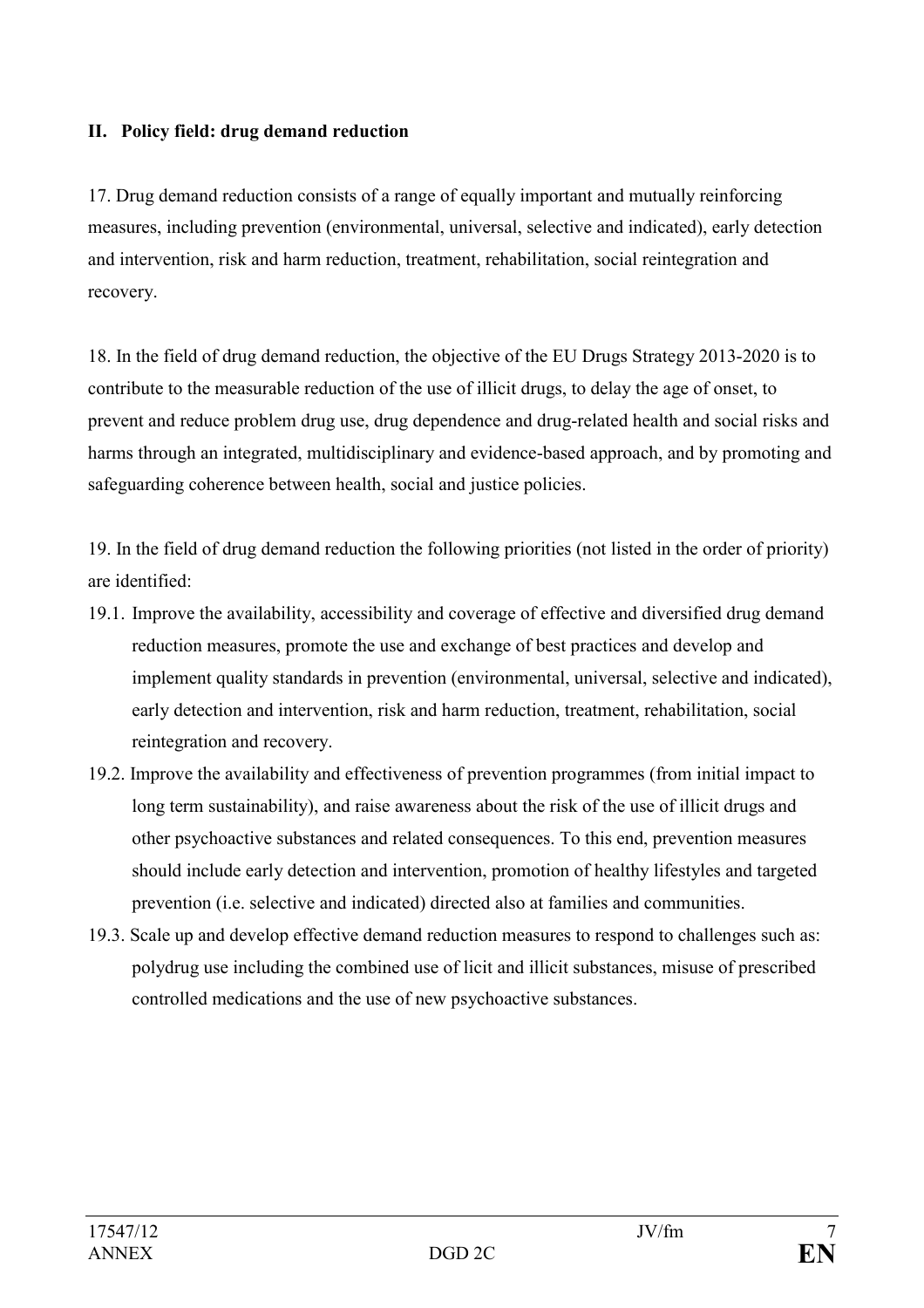- 19.4. Invest in and further research on effective risk and harm reduction measures aimed at substantially reducing the number of direct and indirect drug-related deaths and infectious blood-borne diseases, associated with drug use, but not limited to, HIV and viral hepatitis as well as sexually transmittable diseases and tuberculosis.
- 19.5. Expand the availability, accessibility and coverage of effective and diversified drug treatment across the EU to problem and dependent drug users including non-opioids users, so that all those who wish to enter drug treatment can do so, according to relevant needs.
- 19.6. Scale up the development, availability and coverage of drug demand reduction measures in prison settings, as appropriate and based on a proper assessment of the health situation and the needs of prisoners, with the aim of achieving a quality of care equivalent to that provided in the community and in accordance with the right to health care and human dignity as enshrined in the European Convention on Human Rights and the EU Charter of Fundamental Rights. Continuity of care should be ensured at all stages of the criminal justice system and after release.
- 19.7. Develop and expand integrated models of care, covering needs related to mental and/or physical health-related problems, rehabilitation and social support in order to improve and increase the health and social situation, social reintegration and recovery of problem and dependent drug users, including those affected by co-morbidity.
- 19.8. Develop effective and differentiated drug demand reduction measures that aim to reduce and/or delay the onset of drug use and that are appropriate to the needs of specific groups, patterns of drug use and settings, with particular attention to be paid to vulnerable and marginalised groups.
- 19.9. Prevent local and regional drug use epidemics, which may threaten the public health within the EU by ensuring coordinated and effective common approaches.
- 19.10. Drug demand reduction priorities need to take into account the specific characteristics, needs and challenges posed by the drug phenomenon at national and EU level. It is imperative that an appropriate level of resources is provided for that purpose at local, national and EU level.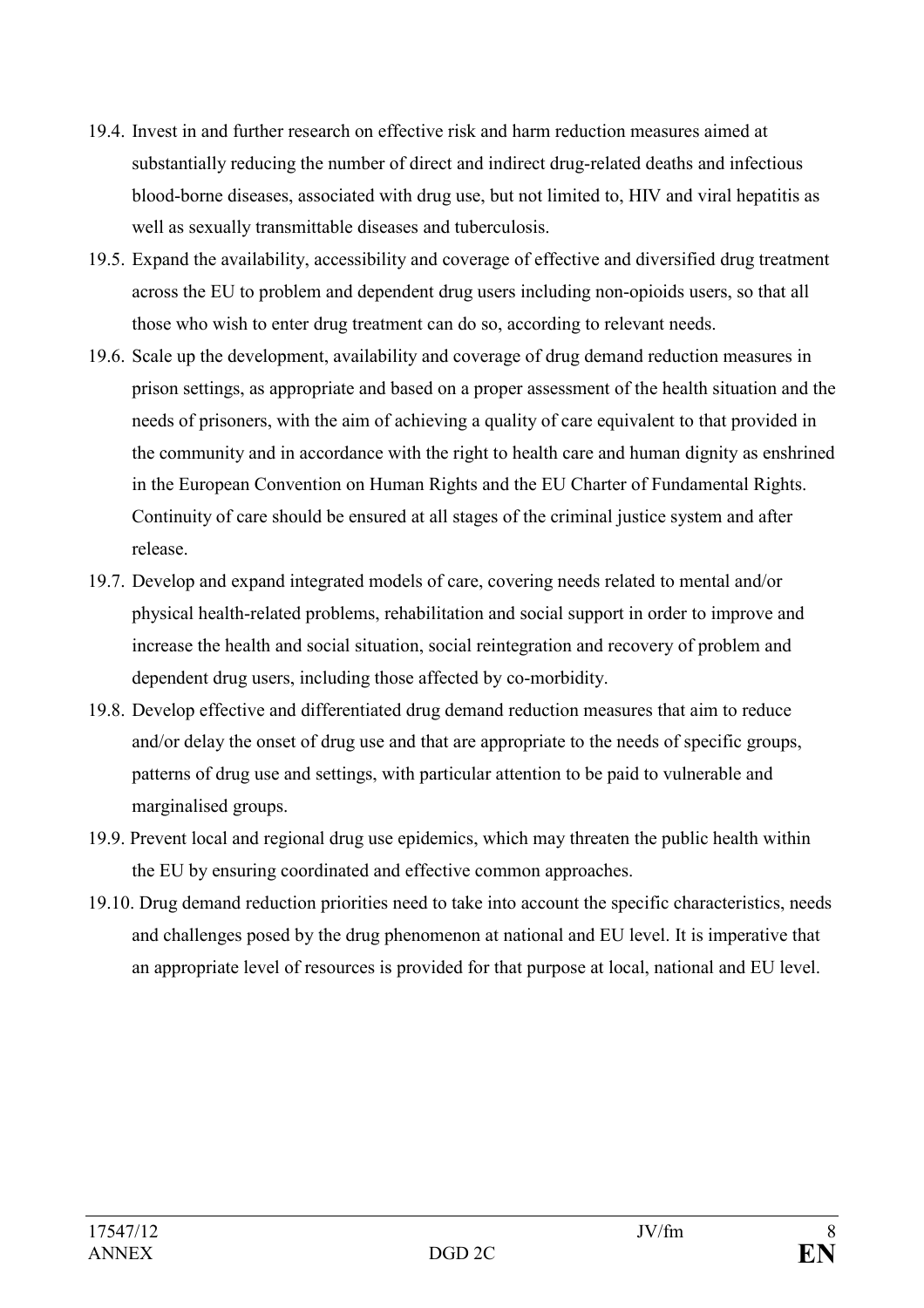#### **III. Policy field: drug supply reduction**

20. Drug supply reduction includes the prevention and dissuasion and disruption of drug-related, in particular organised, crime, through judicial and law enforcement cooperation, interdiction, confiscation of criminal assets, investigations and border management.

21. In the field of drug supply reduction, the objective of the EU Drugs Strategy 2013-2020 is to contribute to a measurable reduction of the availability of illicit drugs, through the disruption of illicit drug trafficking, the dismantling of organised crime groups that are involved in drug production and trafficking, efficient use of the criminal justice system, effective intelligence-led law enforcement and increased intelligence sharing. At EU level, emphasis will be placed on large-scale, cross-border and organised drug-related crime.

22. In the field of drug supply reduction the following priorities (not listed in the order of priority) are identified:

- 22.1. Strengthen the cooperation and coordination between law enforcement agencies at strategic and operational level. This should include, but not be limited to, improving cross-border exchange of information (and intelligence) in real time, best practices and knowledge, as well as conducting joint operations and investigations. Cooperation with third countries as regards tackling drug-related organised crime operating towards and within the EU should be seen as important in this respect.
- 22.2. Reduce intra-EU and cross-border production, smuggling, trafficking, distribution and sale of illicit drugs and the facilitation of such activities, as well as reduce the diversion of drug precursors, pre-precursors and other essential chemicals used in the illicit manufacture of drugs.
- 22.3. Respond effectively to the evolving trends, such as the diversion of certain chemicals utilised as cutting agents for illicit drugs and the supply of drugs through the use of new technology.
- 22.4. Special attention must be given to new communication technologies as having a significant role as a facilitation for the production, marketing, trafficking and distribution of drugs (including controlled new psychoactive substances).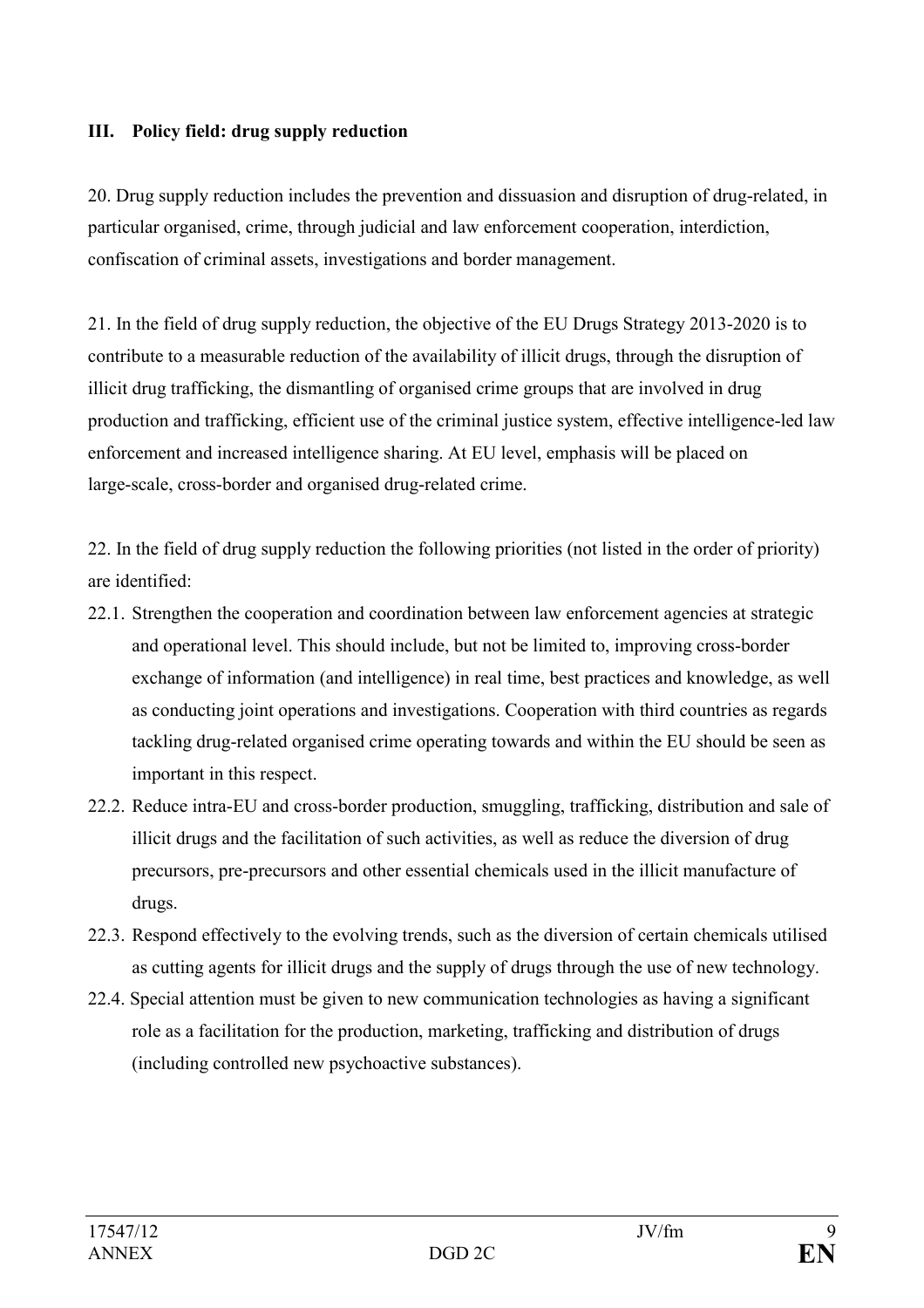- 22.5. Member States shall continue to cooperate, and coordinate where appropriate their actions at EU level, together with relevant EU and international bodies and agencies, such as Europol, Eurojust, EMCDDA and fully exploit existing instruments and methods provided in the field of judicial and law enforcement cooperation, such as intelligence-led policing, drug profiling, Joint Investigation Teams, Joint Customs and Police Operations and relevant initiatives such as the EMPACT projects, Liaison Officer Platforms and through the use of regional platforms.
- 22.6. At EU level, emphasis shall be placed on intelligence-led law enforcement aimed at targeting large-scale drug production and trafficking. Closer coordination and cooperation between law enforcement agencies within and between Member States as well as with Europol should be further strengthened.
- 22.7. Where necessary, when such tasks are not initiated or implemented through Europol, ad hoc regional collaboration initiatives or platforms may be created within the EU, to counter emerging threats from shifting drug trafficking routes and emerging organised crime hubs. This shall be done by means of coordinated operation responses. Such actions need to be compatible with and complementary to existing legal and operational arrangements at EU level and shall be based on threat assessments and analysis. Such cooperation structures should be flexible, may have a temporary lifespan depending on the future development of the specific threat that they address and work in close cooperation with all relevant EU agencies and platforms, in particular with Europol.
- 22.8. Strengthen, where deemed necessary, the EU drug-related judicial and law enforcement cooperation and the use of existing practices by establishing faster and more accurate responses. Support judicial and law enforcement cooperation activities and exchange of information and intelligence.
- 22.9. Reinforce the European Union's legislative framework in a targeted way as deemed necessary so as to strengthen the EU response in dealing with new trends, ensure that collaborative efforts complement each other with a view to dismantle cross-border organised crime groups, confiscate the proceeds of drug-related crime by fully utilising the EU network of asset recovery offices and thus ensure a more effective response to drug trafficking. The further development of relevant law enforcement instruments can be explored.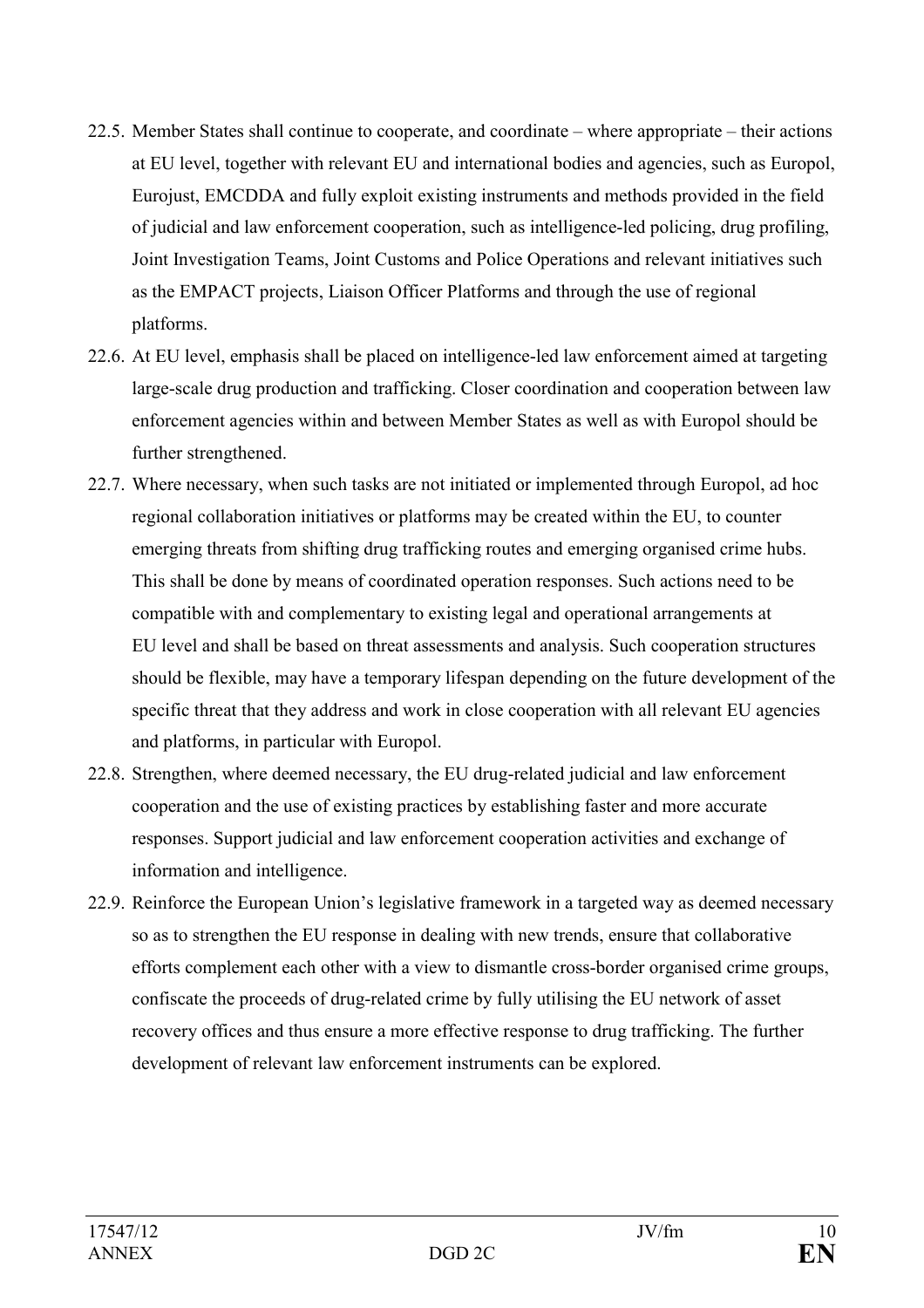- 22.10. The EU shall work towards more effective policies in the field of drug supply reduction, by reinforcing policy evaluation and analysis to improve the understanding of drug-markets, drug-related crimes and the effectiveness of drug-related law enforcement responses.
- 22.11. In order to prevent crime, avoid recidivism and enhance the efficiency and effectiveness of the criminal justice system while ensuring proportionality, the EU shall encourage, where appropriate, the use, monitoring and effective implementation of drug policies and programmes including arrest referral and appropriate alternatives to coercive sanctions (such as education, treatment, rehabilitation, aftercare and social reintegration) for drug-using offenders.

## **IV. Cross-cutting theme: Coordination**

23. In the field of EU drugs policy, the objective of coordination is twofold, namely to ensure synergies, communication and an effective exchange of information and views in support of the policy objectives, while at the same time encouraging an active political discourse and analysis of developments and challenges in the field of drugs at EU and international levels. Coordination is required within and among EU institutions, Member States, other relevant European bodies and civil society on the one hand, and between the EU, international bodies and third countries on the other hand.

24. In the field of coordination the following priorities (not listed in the order of priority) are identified:

24.1. Ensure synergies, coherence and effective working practices among relevant Member States, EU institutions, bodies and initiatives, based on the principle of sincere cooperation<sup>3</sup>, avoiding duplication of efforts, securing efficient exchange of information, using resources effectively and guaranteeing continuity of actions across Presidencies.

 **3** TEU art 4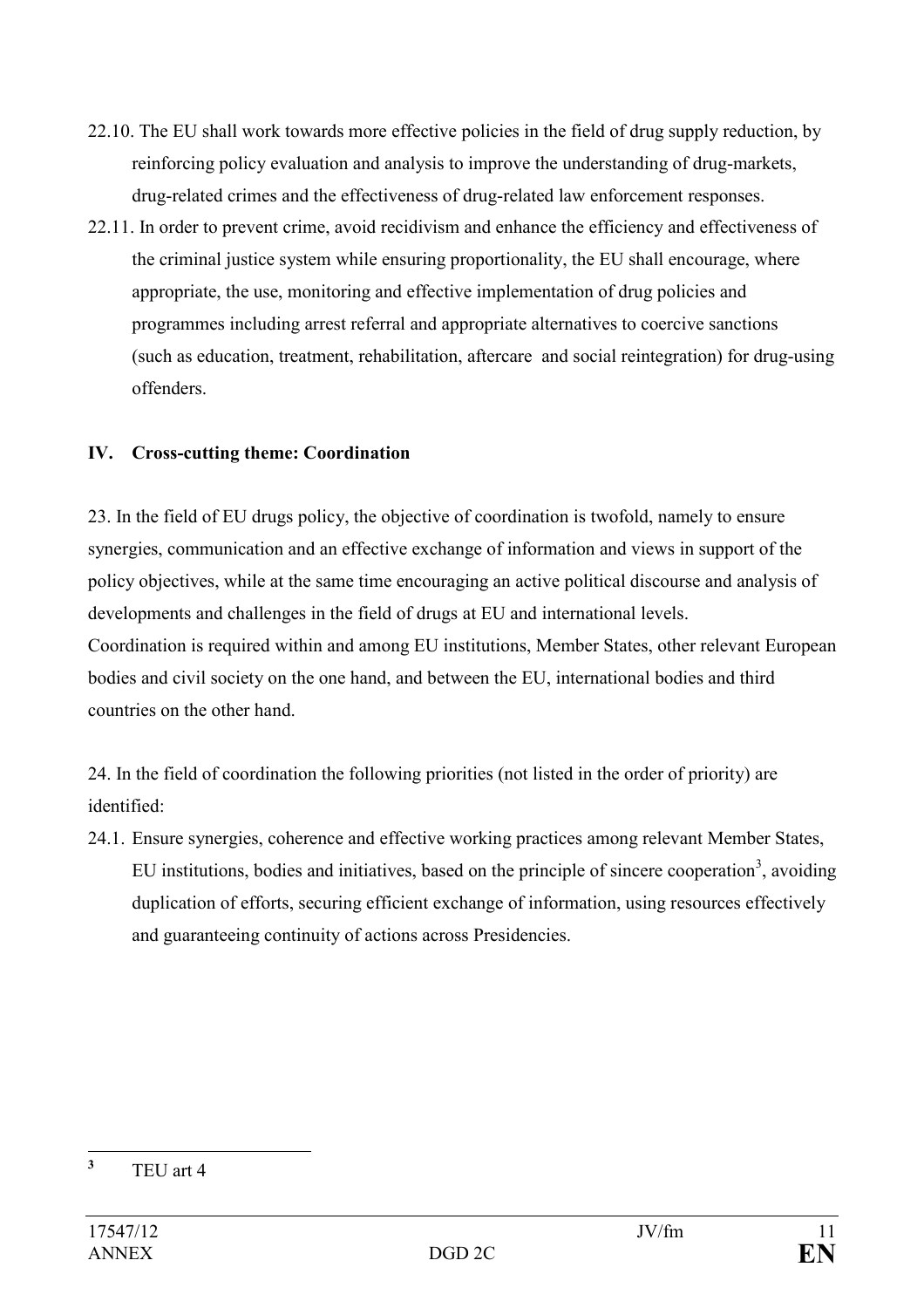- 24.2. Given the role of the HDG as the main drugs coordinating body within the Council, its coordinating efforts need to be further strengthened to take account of the work of the various bodies, that include a drugs component such as the Standing Committee on Operational Cooperation on Internal Security (COSI) and the Working Party on Public Health. In addition, the balanced approach to the drugs problem, targeting with equal vigour the demand for and the supply of drugs, requires close cooperation, interaction and information exchange with relevant other Council preparatory bodies including those in the area of external action and other relevant EU initiatives, in the areas of judicial and criminal matters, law enforcement, public health, social affairs.
- 24.3. Ensure that the EU and Member States further develop and implement working methods and best practices for multi-disciplinary cooperation in support of the objectives of the Strategy and that these are promoted at national level.
- 24.4. Provide opportunities under each Presidency to discuss, monitor and evaluate issues of coordination, cooperation, emerging trends, effective interventions and other policy developments of added value to the EU Drugs Strategy for instance during the National Drugs Coordinators' Meetings.
- 24.5. Promote and encourage the active and meaningful participation and involvement of civil society, including non-governmental organisations as well as young people, drug users and clients of drug-related services, in the development and implementation of drug policies, at national, EU and international level. Also to ensure the engagement with the EU Civil Society Forum on Drugs at EU and international level.
- 24.6. Ensure that the EU speaks with one strong voice in international fora such as the Commission on Narcotic Drugs (CND) and in dialogues with third countries, promoting the integrated, balanced and evidence-based EU approach to drugs. In this framework, the EU Delegations can play a useful role in promoting such approach in the field of drugs and in facilitating a coherent discourse on drugs policy.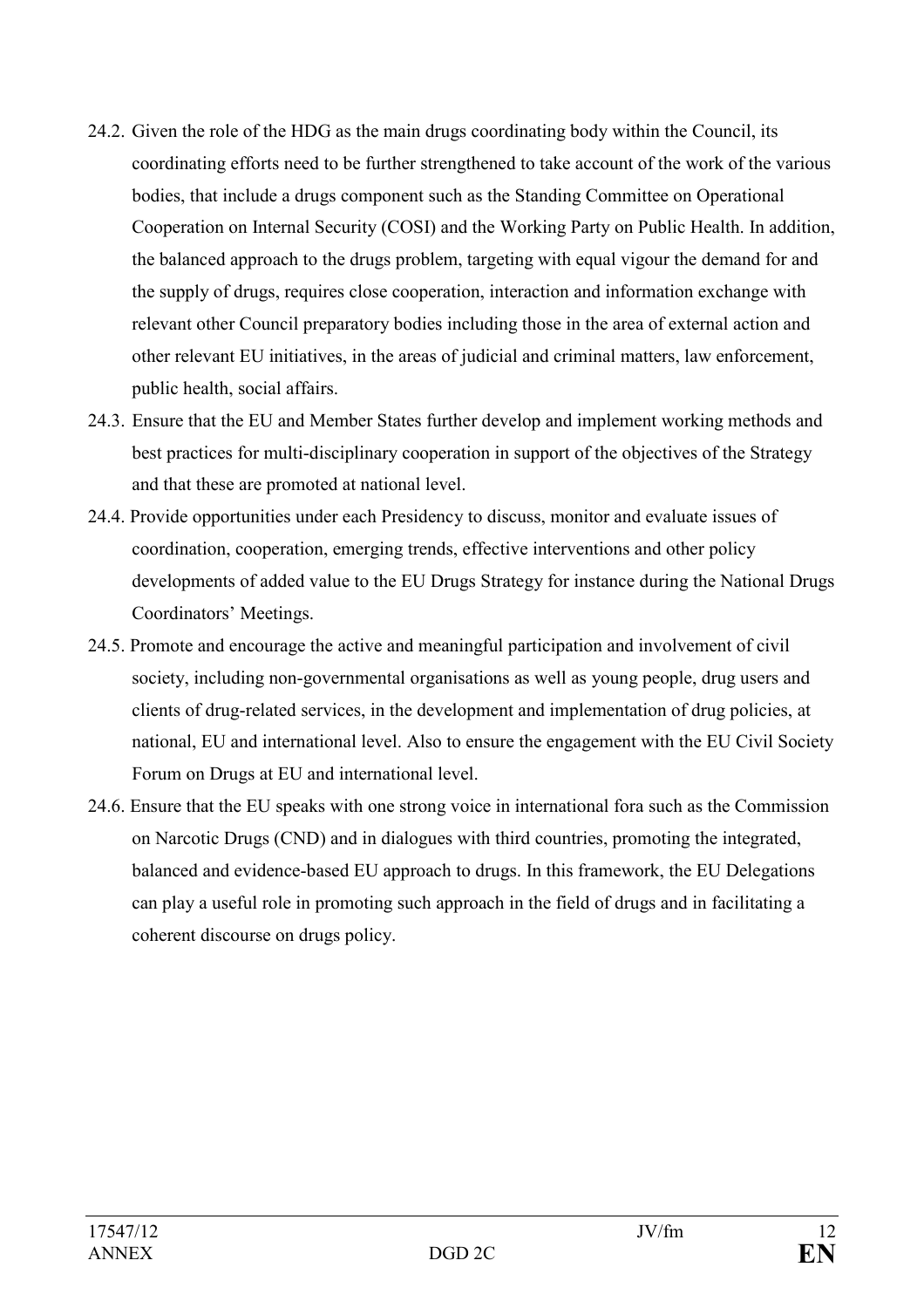#### **V. Cross-cutting theme: international cooperation**

25. International cooperation is a key area where the EU adds value to Member States efforts in coordinating drug policies and addressing challenges. The EU external relations in the field of drugs are based on the principles of shared responsibility, multilateralism, an integrated, balanced and evidence-based approach, the mainstreaming of development, respect for human rights and human dignity and respect for international conventions.

26. The objective of the EU Drugs Strategy 2013-2020 in the field of international cooperation, is to further strengthen dialogue and cooperation between the EU and third countries and international organisations on drug issues in a comprehensive and balanced manner.

27. The EU Drugs Strategy is part of an overall approach that enables the EU to speak with one voice in the international arena and with the partner countries. The EU will remain committed to international cooperation and debate on the fundamentals of drug policy, and actively share the achievements of the EU approach in drug policy that is balanced between drug demand reduction and drug supply reduction, based on scientific evidence and intelligence as well as respecting human rights.

This requires coherence between policies and actions at the EU level, including external cooperation on drug demand reduction, including risk and harm reduction, drug supply reduction, alternative development, the exchange and transfer of knowledge and the involvement of both state and non-state actors.

28. The EU and its Member States should guarantee the integration of the EU Drugs Strategy and its objectives within the EU's overall foreign policy framework as part of a comprehensive approach that makes full use of the variety of policies and diplomatic, political and financial instruments at the EU's disposal in a coherent and coordinated manner. The High Representative supported by the EEAS should facilitate this process.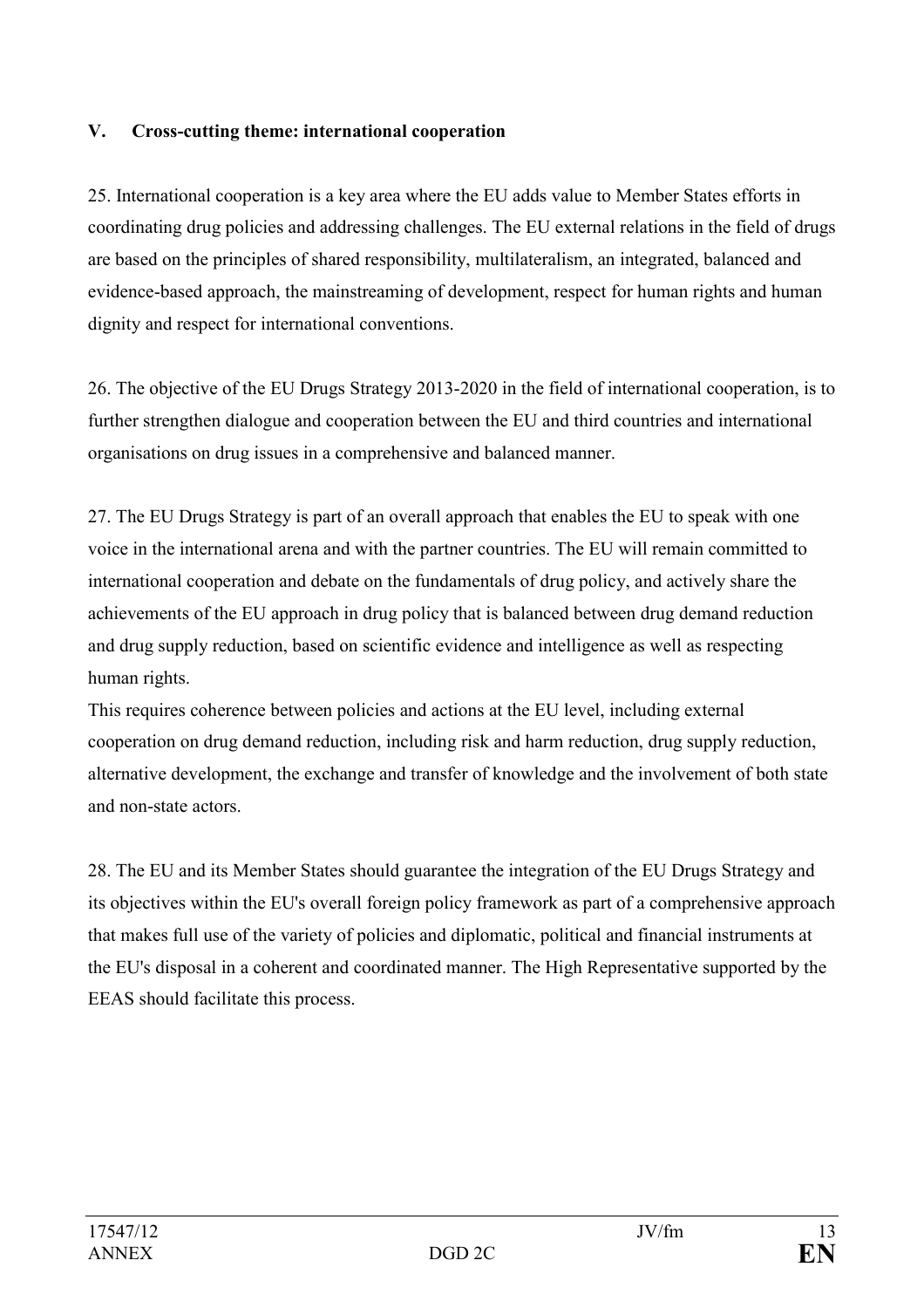29. The EU external action approach in the field of drugs aims to further strengthen and support third countries' efforts to deal with the challenges to public health, safety and security. This will be done through the implementation of initiatives set out in this Strategy and subsequent action plans, including alternative development, drug demand reduction, drug supply reduction, the promotion and protection of human rights and also taking into account regional initiatives. Given the impact of drug production and trafficking on the internal stability and security situation in source and transit countries, actions will also target corruption, money laundering and the proceeds of drug-related crime.

30. In the field of international cooperation, the following priorities (not listed in the order of priority) are identified:

- 30.1. Improve coherence between the internal and external aspects of the EU drugs policies and responses towards third countries in the field of drugs.
- 30.2. Increase the EU's engagement and coordination in the international drug policy discourse, both in respect of negotiations with international organisations and structures including the UN, G8 and the Council of Europe and relations with third countries by achieving common EU positions, and ensure an effective role within the UN drug policy process.
- 30.3. Ensure that international cooperation in the field of drugs is integrated within the overall political relations and framework agreements between the EU and its partners, both at national and/or regional level. It should reflect the integrated, balanced and evidence-based EU approach and include: political dialogue, drug coordination, demand reduction (including risk and harm reduction), supply reduction including alternative development and law enforcement, integration of drug policies within the broader development cooperation agenda, information, research, monitoring and evaluation.
- 30.4. Ensure that the EU international response and actions in priority third countries and regions around the world are comprehensive taking into account every dimension of the drug phenomenon, and address the development, stability and security of these countries and regions through enhanced partnership.
- 30.5. Ensure that the EU international drug response is evidence-based and includes a monitoring process on the situation and progress involving different information tools from the Commission, EEAS, including the EU Delegations, Member States, EMCDDA, Europol, Eurojust and the European Centre for Disease Prevention and Control in close cooperation with UNODC.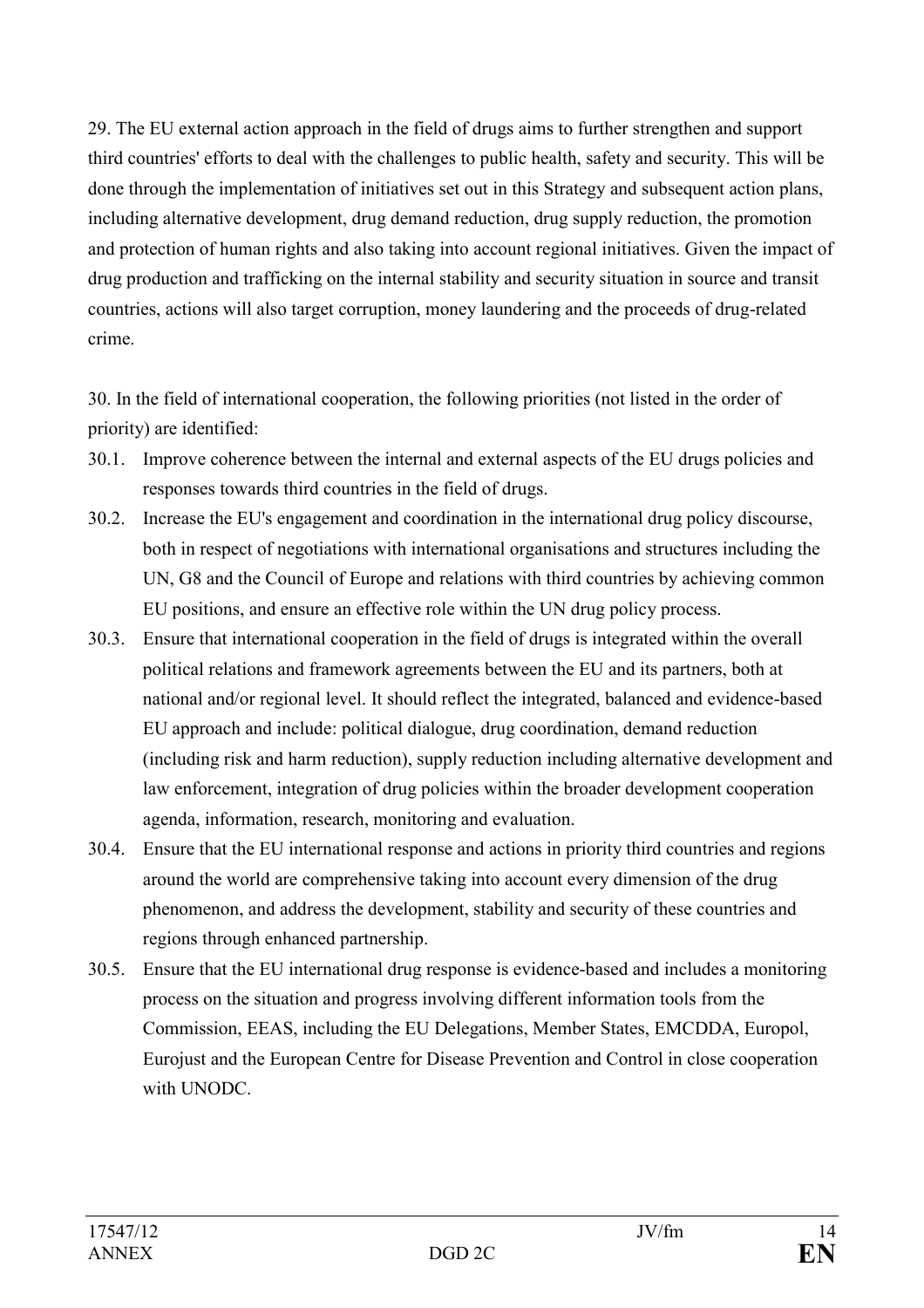- 30.6. Ensure that support to the candidate and potential candidate countries, and the countries of the European Neighbourhood Policy, focuses on capacity building on both supply and demand reduction and evidence-based, effective and balanced drug policies, through strengthened cooperation including sharing of EU best practices and participation, where appropriate, in EU agencies, such as the EMCDDA, Europol and Eurojust.
- 30.7. Ensure a sustainable level of policy dialogue and information sharing on the strategies, aims and relevant initiatives through the dialogues on drugs with international partners, both at regional and bilateral level. Key partners are identified on the basis of their status of cooperation with the EU and their relevance in addressing the global illicit drug phenomenon while taking account of partners emerging as a result of developments in the drug situation. The Political Dialogues should be complementary to and coherent with other external cooperation structures and their impact and, where appropriate, provide a forum for discussing priorities on cooperation and progress on EU-funded projects.
- 30.8. Ensure an appropriate level of funding and expertise (provided for by the EU and its Member States) including by reinforcing coordination, monitoring and evaluation of financial and technical support, while striving for synergies and by continuously balancing the transparent allocation of cooperation, resources, financial and technical assistance, between drug demand and drug supply reduction measures reflecting the EU approach. The EU should work towards providing relevant expertise in EU Delegations to support the implementation of measures targeting third countries in the field of drugs. The mid-term review and final assessment of this EU Drugs Strategy should reflect on the impact of EU spending in third countries and the Commission and the EEAS should provide updates on priorities and progress on the EU spending overseas to Member States when appropriate.
- 30.9. When providing financial and technical support to source countries, the EU and Member States shall ensure, in particular that alternative development programmes:
	- are non-conditional, non-discriminating and, if eradication is scheduled, properly sequenced,
	- set realistic rural development-related objectives and indicators for success, ensuring ownership among target communities and
	- support local development, while considering interactions with factors such as human security, governance, violence, human rights, development and food security.
- 30.10. Ensure that the protection of human rights is fully integrated in political dialogues and in the implementation and delivery of relevant programs and projects in the field of drugs.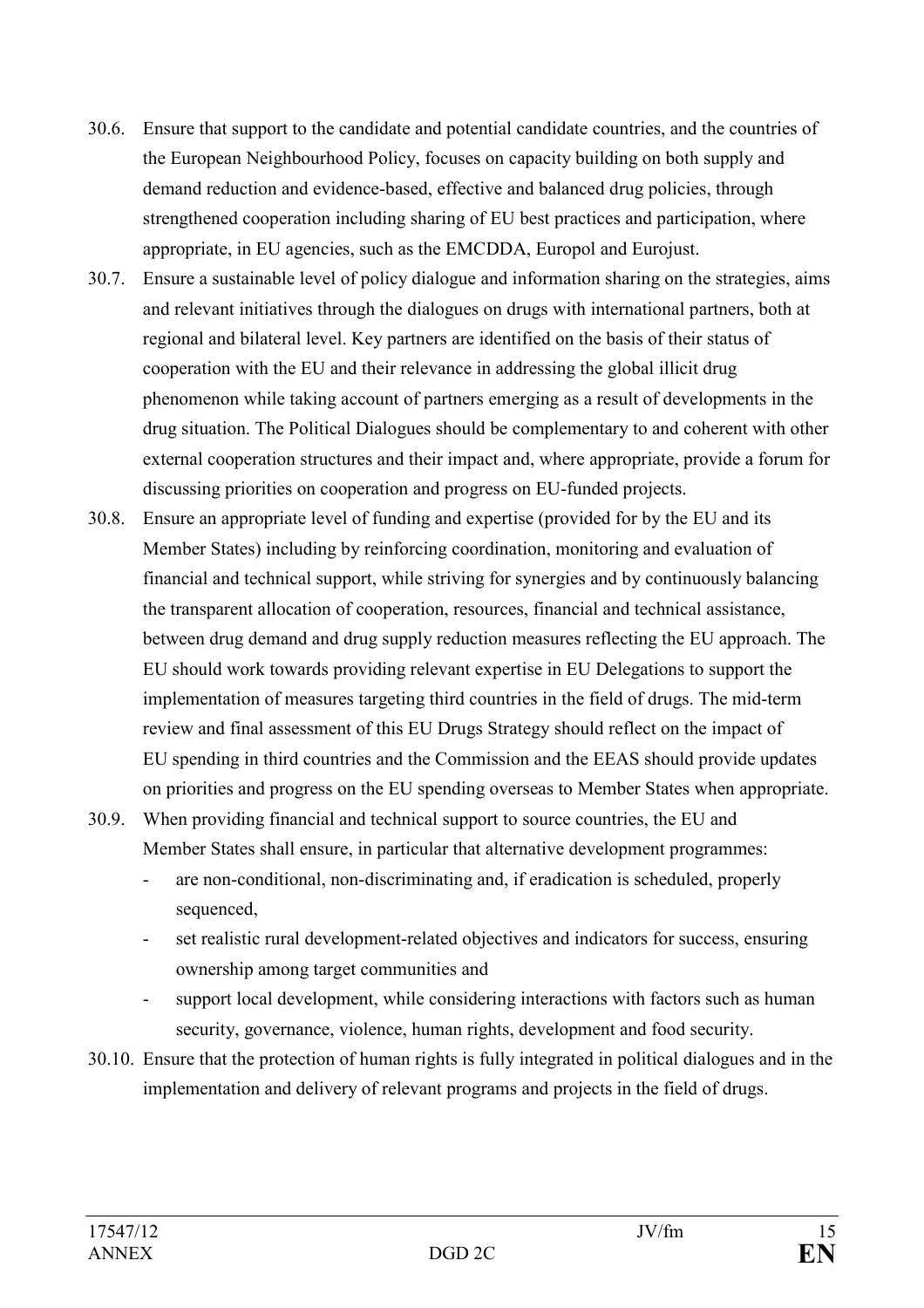#### **VI. Cross-cutting theme: information, research, monitoring and evaluation**

31. The objective of the EU Drugs Strategy 2013-2020 in the field of information, research, monitoring and evaluation is to contribute to a better understanding of all aspects of the drugs phenomenon and of the impact of measures in order to provide sound and comprehensive evidence for policies and actions. Furthermore, the EU Drugs Strategy 2013-2020 aims to contribute to a better dissemination of monitoring, research and evaluation results at EU and national level ensuring the strengthening of synergies, a balanced allocation of financial resources and avoiding duplication of efforts. This can be achieved through harmonisation of methodologies, networking and closer cooperation.

32. In the field of information, research, monitoring and evaluation the following priorities (not listed in the order of priority) are identified:

- 32.1. The EU and its Member States should continue to invest in information exchange, data collection and monitoring, and in research and evaluation of the drug situation and responses to it at national and EU level. This should cover all relevant aspects of the drug phenomenon, including drug demand and drug supply. Particular emphasis should be placed on maintaining and further enhancing data collection and reporting through the EMCDDA key indicators in drug demand reduction.
- 32.2. The EMCDDA should, within its mandate, further enhance the knowledge infrastructure and should continue to play a key role as the central facilitator, supporter and provider of information, research, monitoring and evaluation of illicit drugs across the EU. It should continue to provide a timely, holistic and comprehensive analysis of the European drugs situation and of responses to it, and collaborate with other relevant agencies, including, when relevant and appropriate, the European Centre for Disease Control (ECDC) and the European Medicines Agency (EMA) and WHO.
- 32.3. Europol should continue its efforts as regards information gathering and analysis in the area of drug-related organised crime, while Member States should deliver relevant information to the Agency. The Agency should continue the regular delivery of threat assessment reports (e.g. EU SOCTA) on EU drug-related organised crime.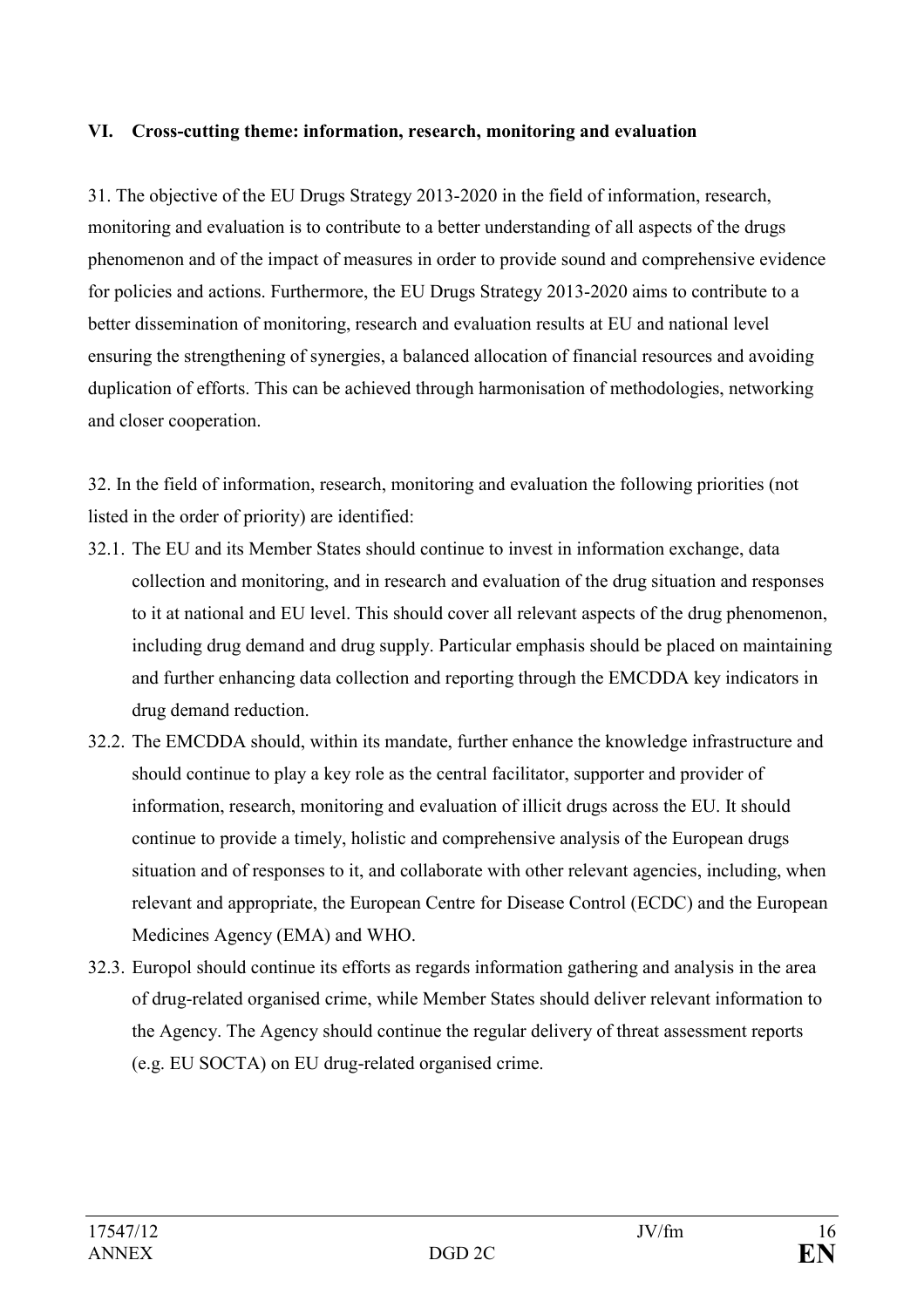- 32.4. Member States, EU institutions and agencies should enhance information and data collection on all aspects of drug supply, including on drug markets, drug-related crimes and drug supply reduction with the aim to improve analysis and informed decision making. Member States, the Commission, EMCDDA, Europol and – where appropriate – other EU agencies should work together to improve data collection and the development of policy-relevant and scientifically sound indicators.
- 32.5. The EU institutions, bodies and Member States should improve the capacity to detect, assess and respond rapidly and effectively to the emergence of new psychoactive substances, to behavioural changes in drugs consumption and epidemic outbreaks and to other emerging trends that pose risks to public health and safety. This can be achieved inter alia through the strengthening of existing EU legislation, the exchange of information, intelligence, knowledge and best practices.
- 32.6. Member States, EU institutions and agencies should promote and support research, including applied research, into new psychoactive substances and ensure cooperation and coordination between networks at national and EU level in order to strengthen the understanding of the phenomenon. Monitoring in this area should be scaled up in close coordination with the EMCDDA. In particular, emphasis should be placed on developing forensic and toxicological capacity as well as on improving the availability of epidemiological information.
- 32.7. Member States should continue efforts to maintain the achievements made within the EU in terms of monitoring and information exchange, including through the Reitox Network of National Focal Points, while supporting the further development of EU standardised data collection and analysis in the areas of drug demand and drug supply.
- 32.8. Ensure adequate financing for drug-related research and development projects at EU and national level, according to financial resources including through the EU financial programmes covering the period 2014-2020. Projects supported at EU level should take into account the priorities of the Strategy and its Action Plans and deliver a clear EU added value, ensuring coherence and synergies while avoiding duplication within programmes and with EU bodies.